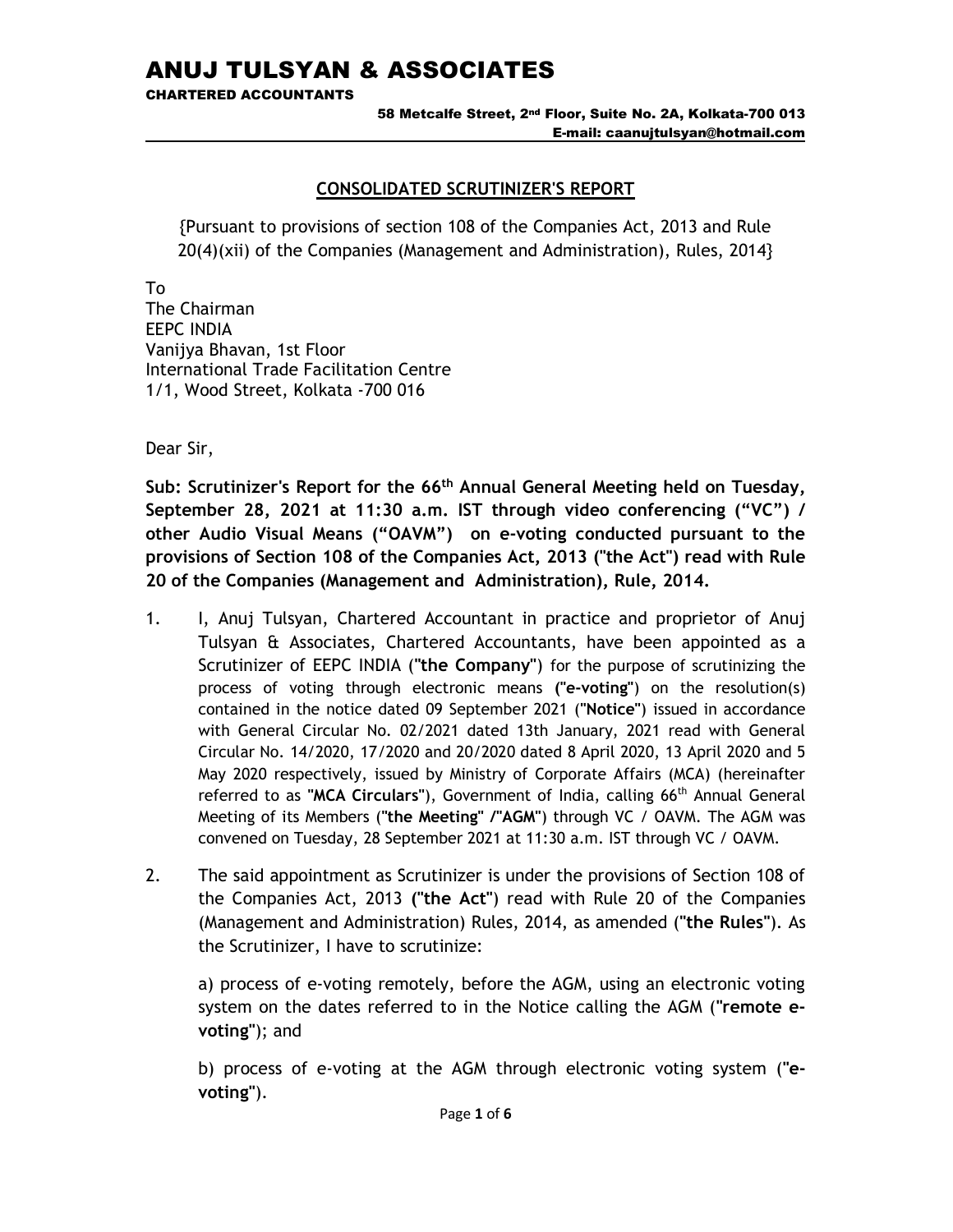CHARTERED ACCOUNTANTS

#### 58 Metcalfe Street, 2nd Floor, Suite No. 2A, Kolkata-700 013 E-mail: caanujtulsyan@hotmail.com

Management's Responsibility:-

3. The management of the Company is responsible to ensure compliance with the requirements of (i) the Act and the Rules made thereunder; and (ii) the MCA Circulars; relating to e-voting on the resolutions contained in the Notice calling the AGM. The management of the Company is responsible for ensuring a secured framework and robustness of the electronic voting systems.

# Scrutinizer's Responsibility:-

4. My responsibility as Scrutinizer for e-voting process (i.e. remote e-voting and e-voting) is restricted to making a Consolidated Scrutinizer's Report of the votes cast "in favour" or "against" the resolution(s) contained in the Notice, based on the reports generated from the e-voting system provided by National Securities Depository Limited ("NSDL"), the Agency authorized under the Rules and engaged by the Company to provide e-voting facility and attendant papers / documents furnished to me electronically by the Company and/ or NSDL for my verification.

# Cut-off date:-

5. The Members of the Company as on the "cut-off" date, as set out in the Notice, i.e., dated 09 September 2021 were entitled to vote on the resolution(s) as set out in the Notice calling the AGM.

# Remote e-voting process:-

6. a) The remote e-voting period remained open from  $23<sup>rd</sup>$  September, 2021 at 10.00 a.m IST to 27th September, 2021 at 5.00 p.m IST.

b) The votes cast were unblocked on Tuesday, 28 September 2021 after the conclusion of the AGM and was witnessed by two witnesses, who are not in the employment of the Company and/ or NSDL.

c) Thereafter, the details containing, interalia, the list of Members who voted "in favour" or "against" on each of the resolution(s) that was put to vote, were generated from the e-voting website of NSDL. Based on the report generated by NSDL and relied upon by me, data regarding the remote e-voting was scrutinized on test check basis.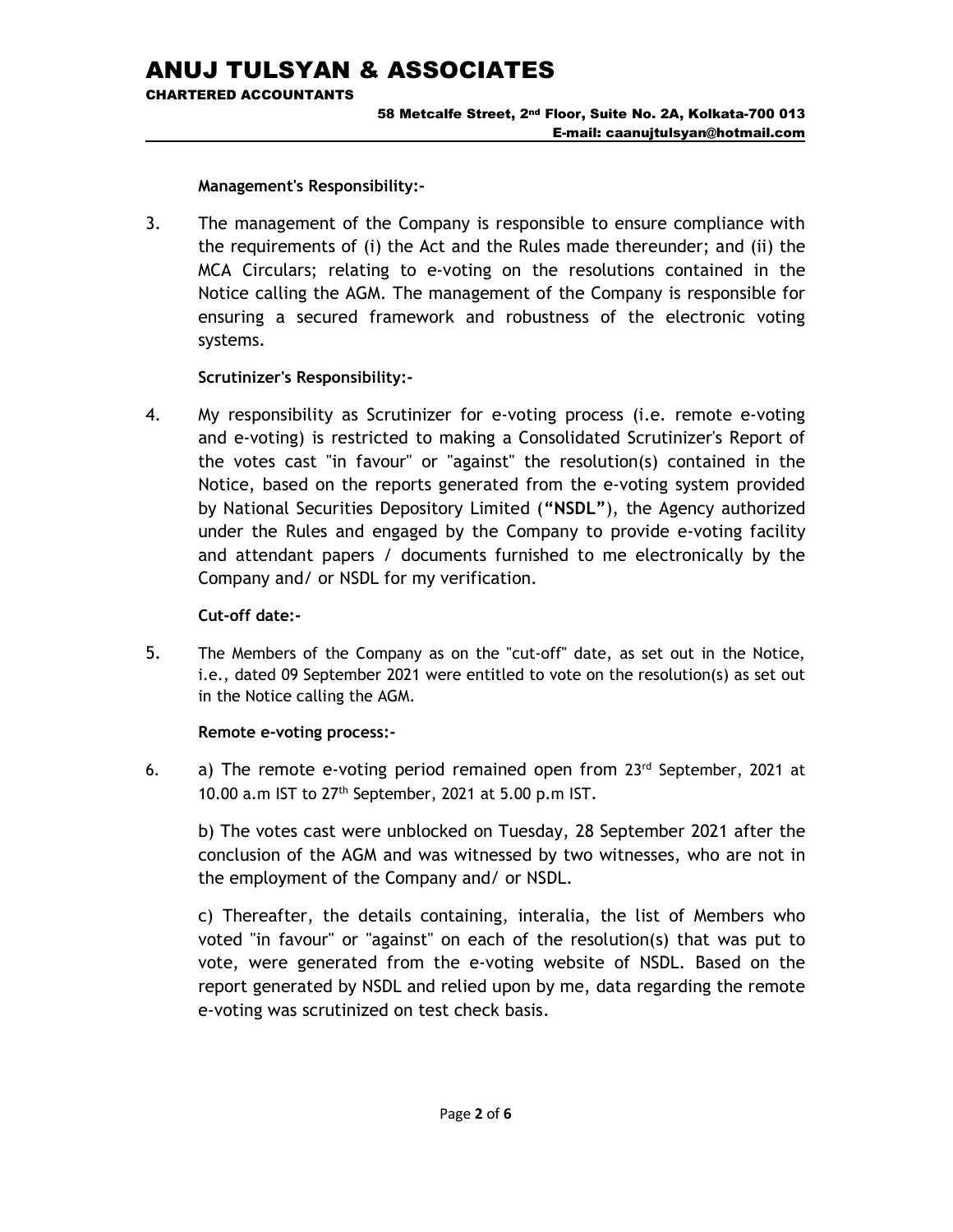CHARTERED ACCOUNTANTS

#### 58 Metcalfe Street, 2nd Floor, Suite No. 2A, Kolkata-700 013 E-mail: caanujtulsyan@hotmail.com

E-voting process at the AGM:-

7. a) After the time fixed for closing of the e-voting by the Chairman, the electronic system recording the e-voting (e-votes) was locked by NSDL under my instructions.

b) The e-voting system was scrutinized on test check basis. The e-votes were reconciled with the records maintained by the Company / NSDL.

 c) The e-votes cast were unblocked on Tuesday, 28 September 2021 after the conclusion of the AGM.

8. I submit herewith the Consolidated Scrutinizer's Report on the results of the remote e-voting and e-voting, based on the reports generated by NSDL, scrutinized on test check basis and relied upon by me as under:-

Resolution 1:- To consider and adopt the Audited Financial Statements of EEPC India for the financial year ended 31<sup>st</sup> March, 2021 and the Reports of the Working Committee ('the Board') and the Auditors thereon.

#### Number of Members voted Number of votes cast in favour of resolution % of total number of valid votes cast Remote E-voting 1 4 4 100 E-voting  $\qquad \qquad$   $\qquad$   $\qquad$   $\qquad$   $\qquad$   $\qquad$   $\qquad$   $\qquad$   $\qquad$   $\qquad$   $\qquad$   $\qquad$   $\qquad$   $\qquad$   $\qquad$   $\qquad$   $\qquad$   $\qquad$   $\qquad$   $\qquad$   $\qquad$   $\qquad$   $\qquad$   $\qquad$   $\qquad$   $\qquad$   $\qquad$   $\qquad$   $\qquad$   $\qquad$   $\qquad$   $\qquad$   $\qquad$   $\qquad$   $\qquad$ Total 4 4 100

### Voted in favour of the resolution:

### Voted against of the resolution:

|                 | Number of     |                   | Number of votes   % of total number of |
|-----------------|---------------|-------------------|----------------------------------------|
|                 | Members voted | cast in favour of | valid<br>votes cast                    |
|                 |               | resolution        |                                        |
| Remote E-voting |               |                   |                                        |
| E-voting        |               |                   |                                        |
| Total           |               |                   |                                        |

### Invalid Votes:

| votes were declared invalid | Total number of members whose Total numbers of votes cast by them |
|-----------------------------|-------------------------------------------------------------------|
|                             | -                                                                 |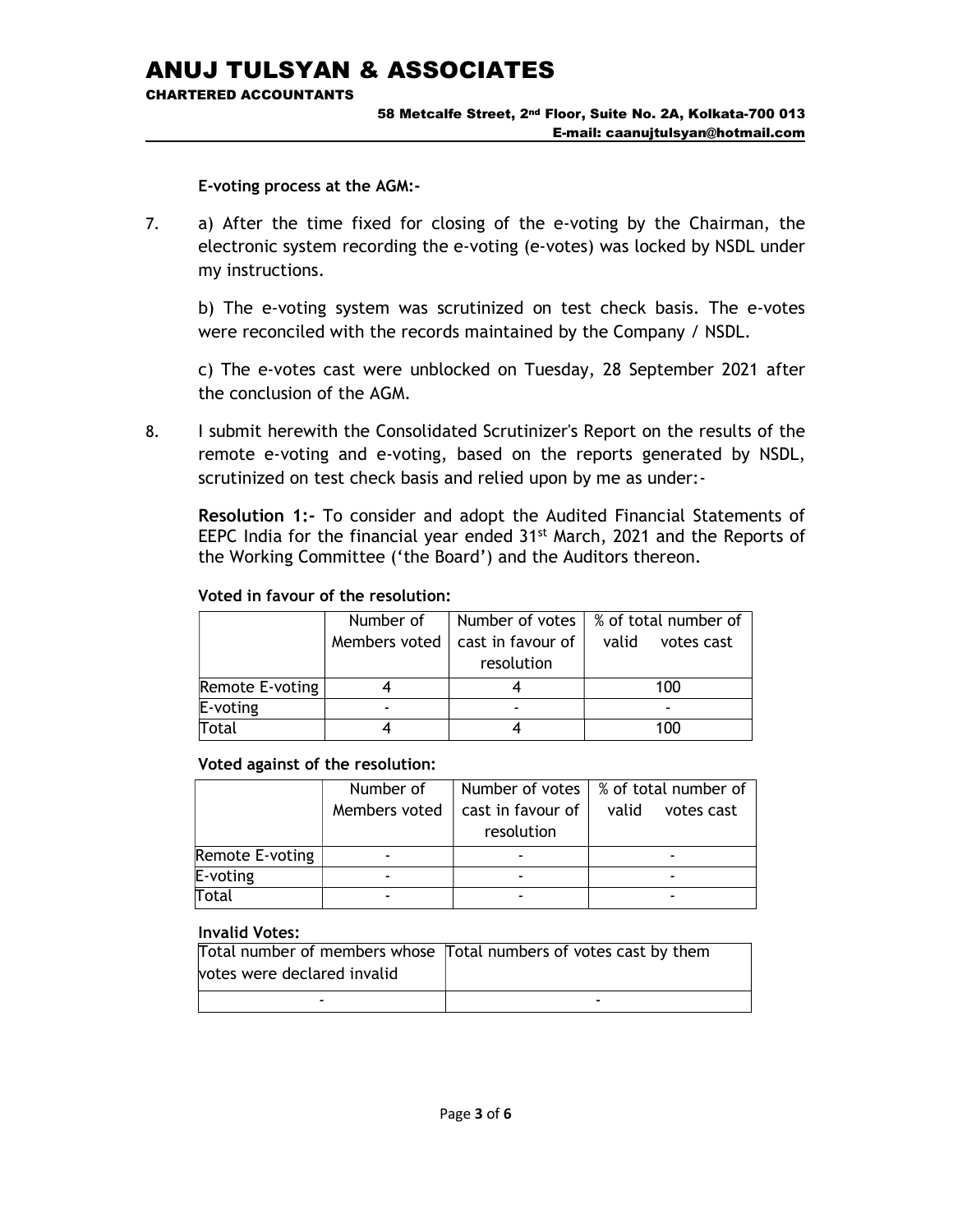CHARTERED ACCOUNTANTS

Resolution 2:- To place on record names of the members elected to the Working Committee in place of those retiring by rotation or ipso facto ceased to be a member of the Working Committee.

# Voted in favour of the resolution:

|                 | Number of |                                                 | Number of votes $\frac{1}{2}$ % of total number of |
|-----------------|-----------|-------------------------------------------------|----------------------------------------------------|
|                 |           | Members voted $\vert$ cast in favour of $\vert$ | valid<br>votes cast                                |
|                 |           | resolution                                      |                                                    |
| Remote E-voting |           |                                                 | 100                                                |
| $E$ -voting     |           |                                                 |                                                    |
| Total           |           |                                                 | 100                                                |

### Voted against of the resolution:

|                 | Number of     | Number of votes                 | ∣% of total number of |
|-----------------|---------------|---------------------------------|-----------------------|
|                 | Members voted | cast in favour of<br>resolution | valid<br>votes cast   |
| Remote E-voting |               |                                 |                       |
| $E$ -voting     |               |                                 |                       |
| Total           |               |                                 |                       |

# Invalid Votes:

|                             | Total number of members whose Total numbers of votes cast by them |
|-----------------------------|-------------------------------------------------------------------|
| votes were declared invalid |                                                                   |
| -                           | -                                                                 |

Resolution 3:- To consider and, if thought fit, to pass with or without modification the following resolution which will be proposed as an Ordinary Resolution

"RESOLVED THAT pursuant to the provisions of Section 142 of the Companies Act, 2013, the remuneration of M/s. Ranjit Jain & Co., Chartered Accountants having Firm Registration Number 322505E, Statutory Auditors of the Company, for the conduct of audit for the financial year 2021-2022 may be mutually agreed between the Working Committee of EEPC India and the Auditors"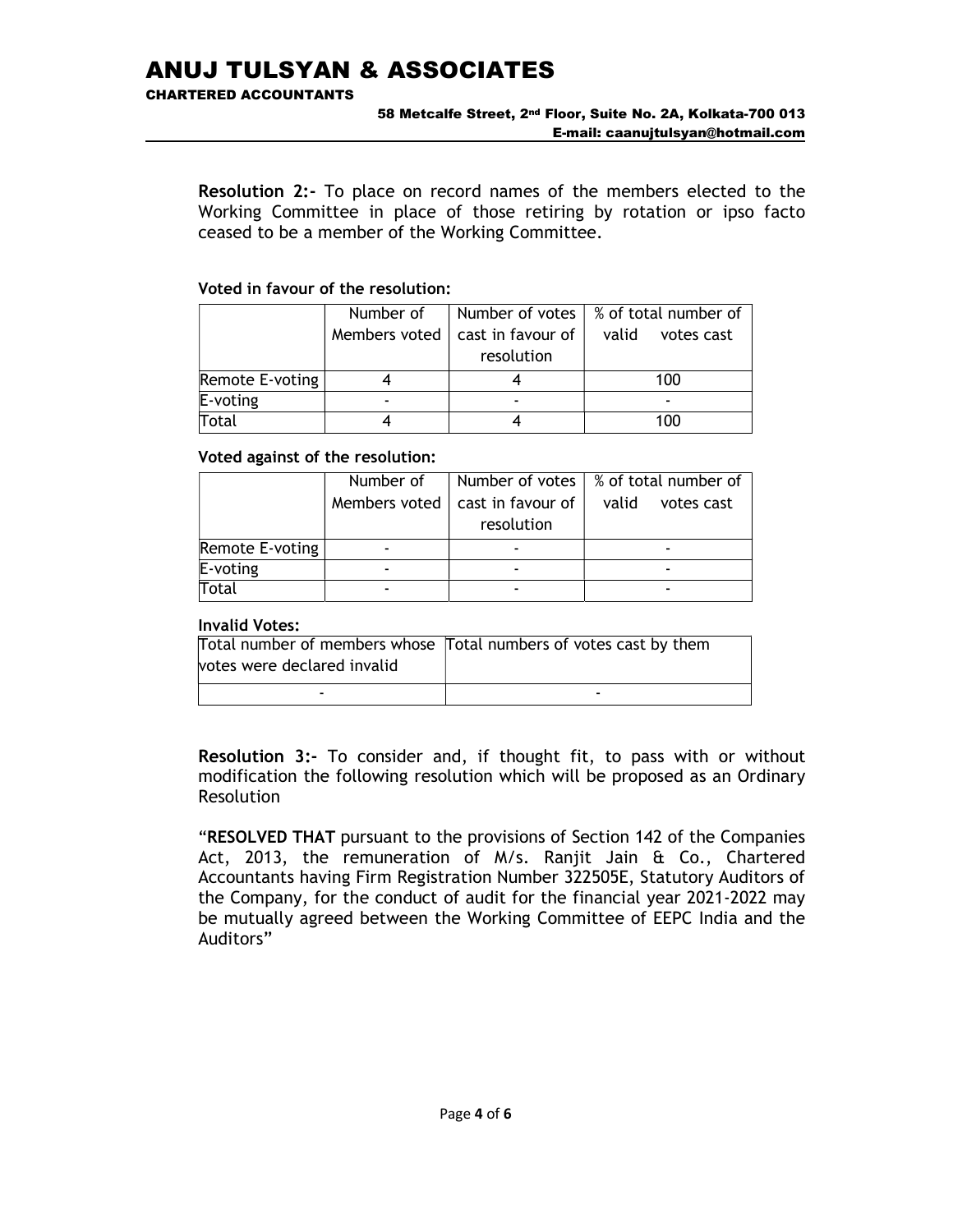CHARTERED ACCOUNTANTS

#### 58 Metcalfe Street, 2nd Floor, Suite No. 2A, Kolkata-700 013 E-mail: caanujtulsyan@hotmail.com

# Voted in favour of the resolution:

|                 | Number of     |                       | Number of votes $\frac{1}{2}$ % of total number of |
|-----------------|---------------|-----------------------|----------------------------------------------------|
|                 | Members voted | cast in favour of $ $ | valid<br>votes cast                                |
|                 |               | resolution            |                                                    |
| Remote E-voting |               |                       | 100                                                |
| E-voting        |               |                       |                                                    |
| Total           |               |                       | 100                                                |

### Voted against of the resolution:

|                 | Number of     |                       | Number of votes $\frac{1}{2}$ % of total number of |
|-----------------|---------------|-----------------------|----------------------------------------------------|
|                 | Members voted | cast in favour of $ $ | valid<br>votes cast                                |
|                 |               | resolution            |                                                    |
| Remote E-voting |               |                       |                                                    |
| E-voting        |               |                       |                                                    |
| Total           |               |                       |                                                    |

### Invalid Votes:

|                             | Total number of members whose Total numbers of votes cast by them |
|-----------------------------|-------------------------------------------------------------------|
| votes were declared invalid |                                                                   |
| -                           | -                                                                 |

- 9. The electronic data and all other relevant records relating to e-voting are under my safe custody until the Chairman considers, approves and signs the minutes of the aforesaid Annual General Meeting and the same will be handed over to the Secretary for safe keeping.
- 10. a) This report is issued in accordance with the terms of the Engagement Letter.

 b) I have conducted my examination in accordance with the Guidance Note on Reports or Certificates for Special Purposes issued by the Institute of Chartered Accountants of India (ICAI). The Guidance Note requires that I comply with the ethical requirements of the Code of Ethics issued by ICAI.

 c) I have complied with the relevant applicable requirements of the Standard on Quality Control (SQC) 1, Quality Control for Firms that Perform Audits and Reviews of Historical Financial Information, and Other Assurance and Related Services Engagements.